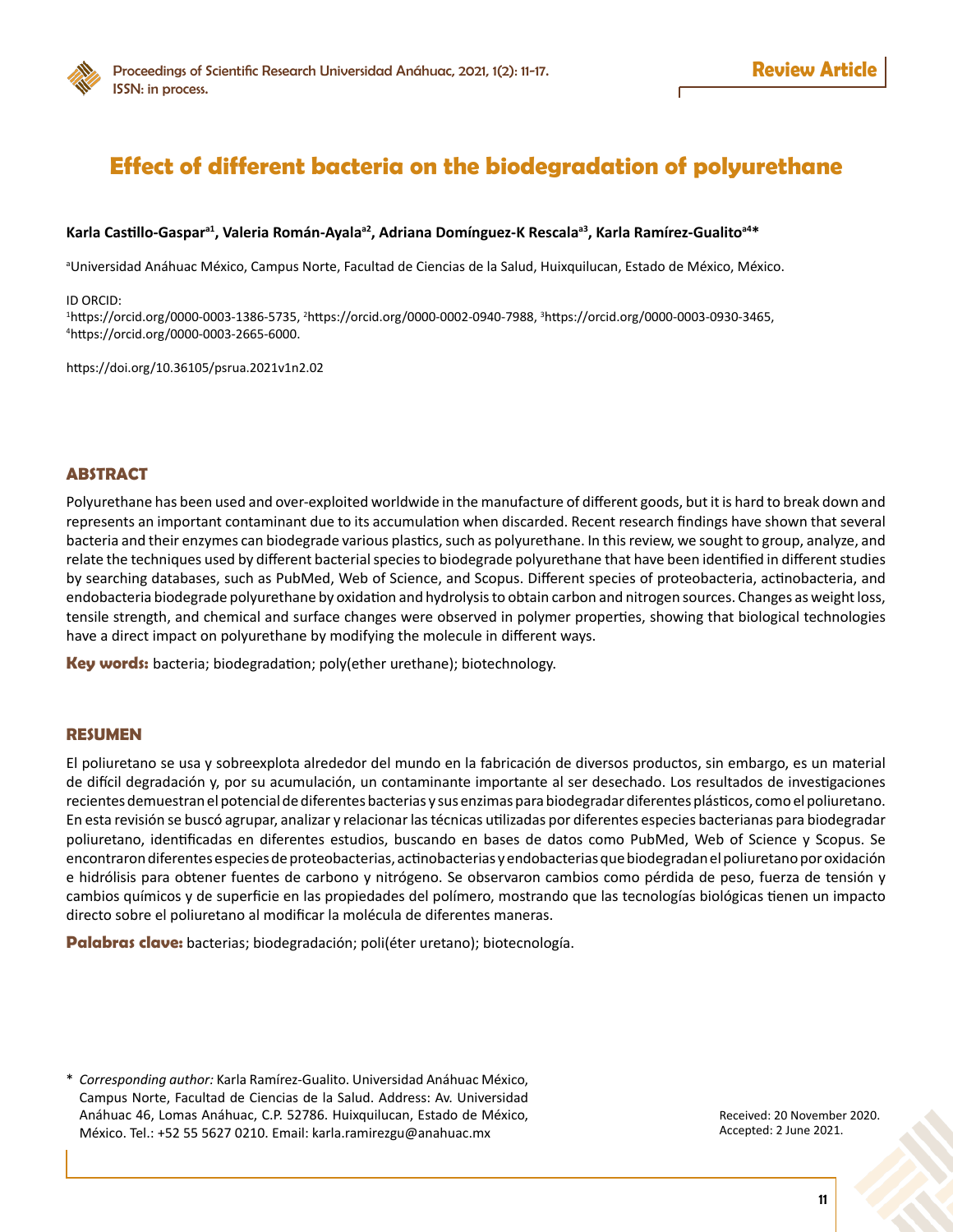## **INTRODUCTION**

Polymer biodegradation is widely applied as a solution to plastic pollution. A higher biodegradation efficiency has been observed in studies where individual strains are isolated and consortia of microorganisms with degradation capacity are used, as they eliminate potentially toxic intermediates in the environment. Therefore, they are a promising tool for the degradation and bioremediation of plastic waste.<sup>1</sup> About 140 million tonnes of plastics, synthetic polymers, are consumed annually as packaging materials, and the number increases continuously day by day. Polyurethanes (PUs) are synthesized polymers containing polyethers or polyesters (polyols), diisocyanates, diols or diaminescan and a carbamate group as a linker. They constitute an important group among synthetic polymers in terms of their widespread application and unique properties. They have been used in the materials sector as constituents of mattresses, shoe soles, chairs, and even elements for refrigerators and panels, where they are found as coatings, supports, and foams. All those applications make PU the polymer with the biggest production.<sup>2,3</sup> Plastics are highly chemically and biologically resistant and have a high resistance to stretching. For that reason, they are used in medicine and different industrial products, such as foams, adhesives, construction materials, fibers, and coatings.4 PUs have become a fundamental material in human life because their versatility allows them to be used as a substitute material to create several products. For that reason, the consumption of this plastic has increased worldwide and, therefore, its accumulation at the end of its useful life.<sup>5</sup> In 2014, an accumulation of 4.4 million tonnes of PU was registered in Europe alone. This is an alarming amount since it is known that PU degradation takes hundreds of years. The real problem is that there is no correct method to carry out its disposal.

The current options are chemical and mechanical recycling as well as incineration; however, none of these methods are effective or safe for the environment.<sup>6,7</sup> It is known that bacteria, both natural and genetically modified, degrade contaminants into simpler and less toxic forms, transforming them into other compounds. In natural and contaminated sites, the interaction of microbial communities with a metabolism regulated to obtain carbon and energy has garnered interest in environmental biotechnology and research. The latter focuses on the biodegradative capacity and adaptability of their metabolic processes to make use of chemicals found in the environment.<sup>8</sup> PU can undergo different alterations, starting with changes at molecular level, reflected in chemical and physical changes.

The aim of this review is to find and group the processes by which different types of bacteria carry out their effective biodegradation. With this information, these biological technologies can be considered a potential alternative solution for PU contamination.

## **METHODS**

Databases PubMed, Web of Science, and Scopus were used for the search of scientific information. Boolean operators and the keywords biodegradation OR biological degradation AND microorganisms OR bacteria AND plastic OR polyurethane NOT bioplastic OR biodegradable plastic were used. Using the filters, we obtained theses and articles from 2015 to date, in Spanish o English, published in systematic review or journals.

Inclusion criteria:

- Bacteria with faster growth rate
- Bacteria with a high rate of PU degradation in short periods
- Articles published in 2015 and on
- Direct biodegrading activity on PU
- Basic Research Articles
- Articles in English and Spanish

Exclusion criteria:

- Non-pathogenic bacteria
- Articles published before 2015
- Yeast or fungal analysis
- Review articles
- Meta-analyses

## **RESULTS**

## **Microbial degradation of polyurethane**

The degradation of PU has been investigated, including changes in its properties through biological reactions caused by microorganisms that cause its loss of function and lead to the degradation of the material.<sup>8</sup> An example of the above are bacteria, as presented by Oceguera-Cervantes, et al*.* 3 They discovered *Corynebacterium spp*., *Pseudomonas fluorescens*, *Pseudomonas chlororaphis*, and *Bacillus subtilis* use PU as a carbon and nitrogen source when strains are grown in PU media supplemented with yeast extract or glucose. On the other hand, in their study on microbial degradation in plastic, Peng Y, et al.<sup>9</sup> leave aside bacteria as an entity and focus on identifying bacterial enzymes for process optimization. The latter are responsible for degrading PU and products of this biodegradation. The authors also mention experimentation with aliphatic polyester and polyester PU under the activity of microorganisms through the hydrolytic breaking of the ester or urethane bonds in PU structures. Bacterial degradation, also used in other biotechnological processes, has been demonstrated in food production; the lipase and hydrolases secreted by *Pseudomonas chlororaphis* act over the PU.<sup>4</sup>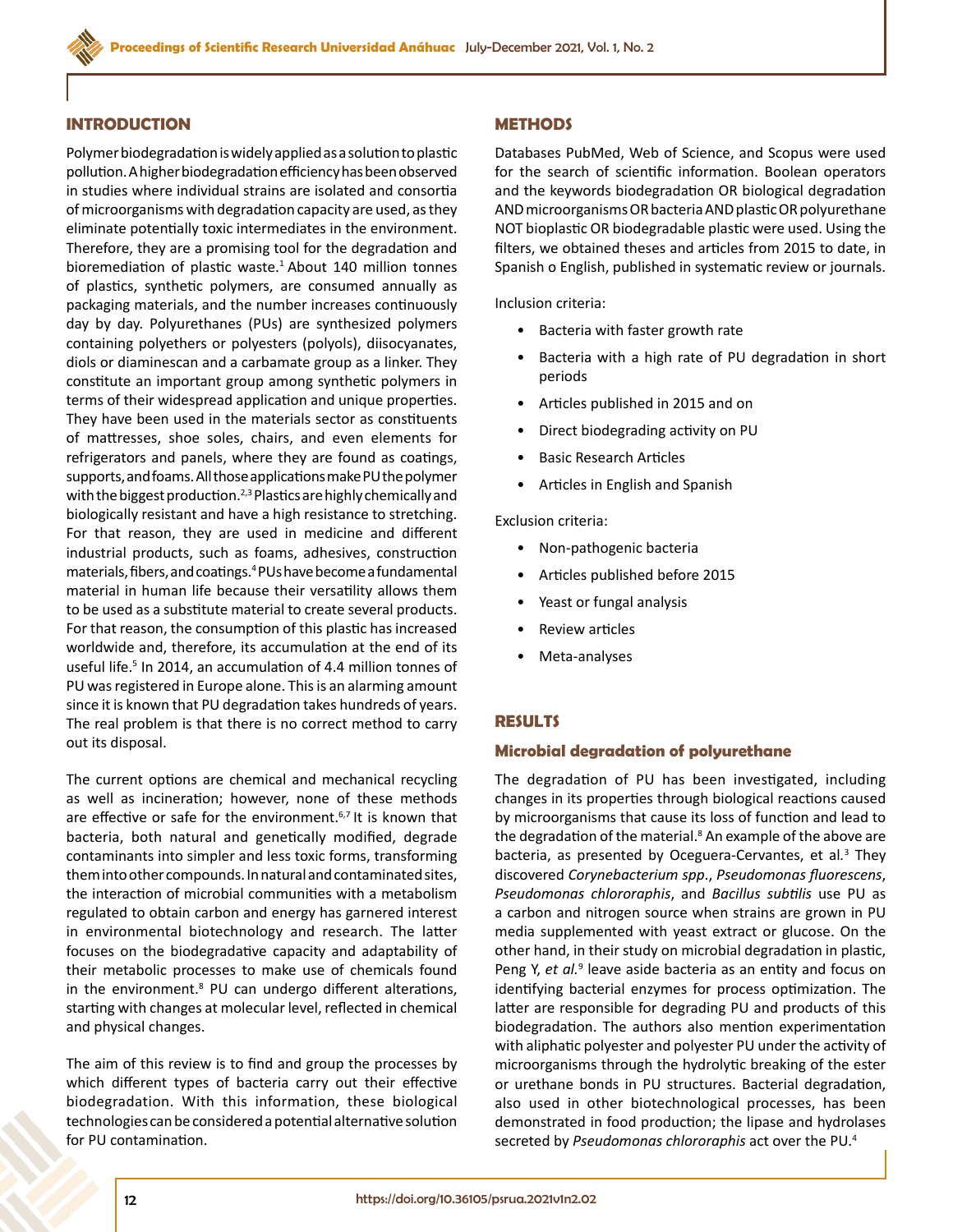## **Biodegradation mechanism**

The environment in which the PU is found will determine the degradation mechanism since the presence of microorganisms and even acidic, alkaline, or oxidative conditions are potential degraders of this polymer. Microbial communities can adapt to the presence of different components and use them as sources of energy and growth, since they can degrade polymers into intermediate products by enzymatic systems. $6,10$  These degradative enzymes produced by microorganisms have been classified into intracellular and extracellular enzymes, where we find both oxidative and hydrolytic action, in which in the PU hydrolysis mechanism a series of steps have been observed in the presence of hydrolase type enzymes, where depolymerization of the long carbon chains of the plastic polymers is carried out causing a decrease in molecular weight and viscosity and the rupture of all the chains. Other microbial enzymes with a similar mechanism have been discovered, such as laccases, peroxidases, lipases, esterases, and cutinases.<sup>9,10</sup>

## **Polyurethane biodegradation by different bacteria**

Bacteria have the function of making the transformation and flow of nutrients to the soil and, therefore, the environment. It has been shown that the decomposition of different complex polymers by bacteria allows the release of carbon and nutrients. These degradative bacteria are both gram positive and gram negative, including *Pseudomonas*, *Burkholderia gladioli*, and *Bacillussubtilis* species (Table 1) and their activity was measure in contaminated media.4,9,10

PU degradation is directed by carbon catabolic controls, using two types of lipases (one encoded by the *pueE* gene and the other encoded by the *pueB* gene), to obtain dispersal growth.<sup>11</sup> *Pseudomonas putida* is reported to work in this way, obtaining a high degradation of PU in a couple of days.<sup>9</sup> A significant activity in the degradation of PU is also observed by enzymes from *Pseudomonas spp*. and *Bacillus spp* with esterase activity. In comparison with these two types of enzymatic reactions, lipase activity has a greater significance when obtaining the data analyzed by Nuclear Magnetic Resonance (NMR) and Infrared (FT-IR) Spectroscopy.<sup>12</sup> Stepien AE, et al.<sup>4</sup> performed biodegradation tests with *Pseudomonas denitrificans* with commercial PUs.

The changes in the chemical structure of the polymer were evaluated using methods as mass loss analysis to assess the degradation process during the incubation of the polymer in the bacterial environment. The activity is related to the oxidative action of enzymes released by the microorganisms into the polymer. According to Glaser JA13, *Pseudomonas otitidis* biodegrades PU by an enzymatic reaction that causes depolymerization. It has urease enzymes that degrade urea linkages as well as proteases and esterases that hydrolyze ester bonds to depolymerize PU.<sup>9</sup> Although the individual biodegradation of each bacterium is effective, an efficient process can be obtained by using the activity of two or more bacteria together (consortium). For example, the urethane bonds in the polyester immersed in the PU are broken by fusing the polyamidase from *Nocardia farcinica* with a receptor of the polymer found in a polyhydroxyalkanoate depolymerase from *Alcaligenes faecalis*. 14 The biodegrading activity of

| <b>Polymer</b> | Sample origin | Phylum            | <b>Bacteria</b>                                           | <b>References</b> |
|----------------|---------------|-------------------|-----------------------------------------------------------|-------------------|
| PU             | Contaminated  | <b>Firmicutes</b> | Bacillus sp. AF8<br><b>Bacillus subtilis</b>              | (4)               |
| PU             | Contaminated  | Proteobacteria    | Pseudomonas chlororaphis, P. denitrificans<br>ATCC 19244  | (4)               |
| PU             | Contaminated  | Proteobacteria    | Burkholderia gladioli, Pseudomonas otitidis,<br>P. putida | (9)               |
| PU             | Contaminated  | <b>Firmicutes</b> | <b>Bacillus subtilis</b>                                  | (17)              |
| PU             | Contaminated  | Actinomycetes     | Thermomonospora curvata                                   | (15)              |
| PU             | Contaminated  | Actinomycetes     | Saccharomonospora viridis                                 | (16)              |
| PU             | Contaminated  | Actinobacteria    | Nocardia farcinica                                        | (14)              |
| PU             | Contaminated  | Proteobacteria    | Alcaligenes faecalis                                      | (14)              |

**Table 1. Bacteria proven to biodegrade polyurethane. Contaminated sites-samples from contaminated sites (e.g., landfill/dump sites, activated sludge, contaminated soils, etc.). PU (polyurethane) biodegradation.**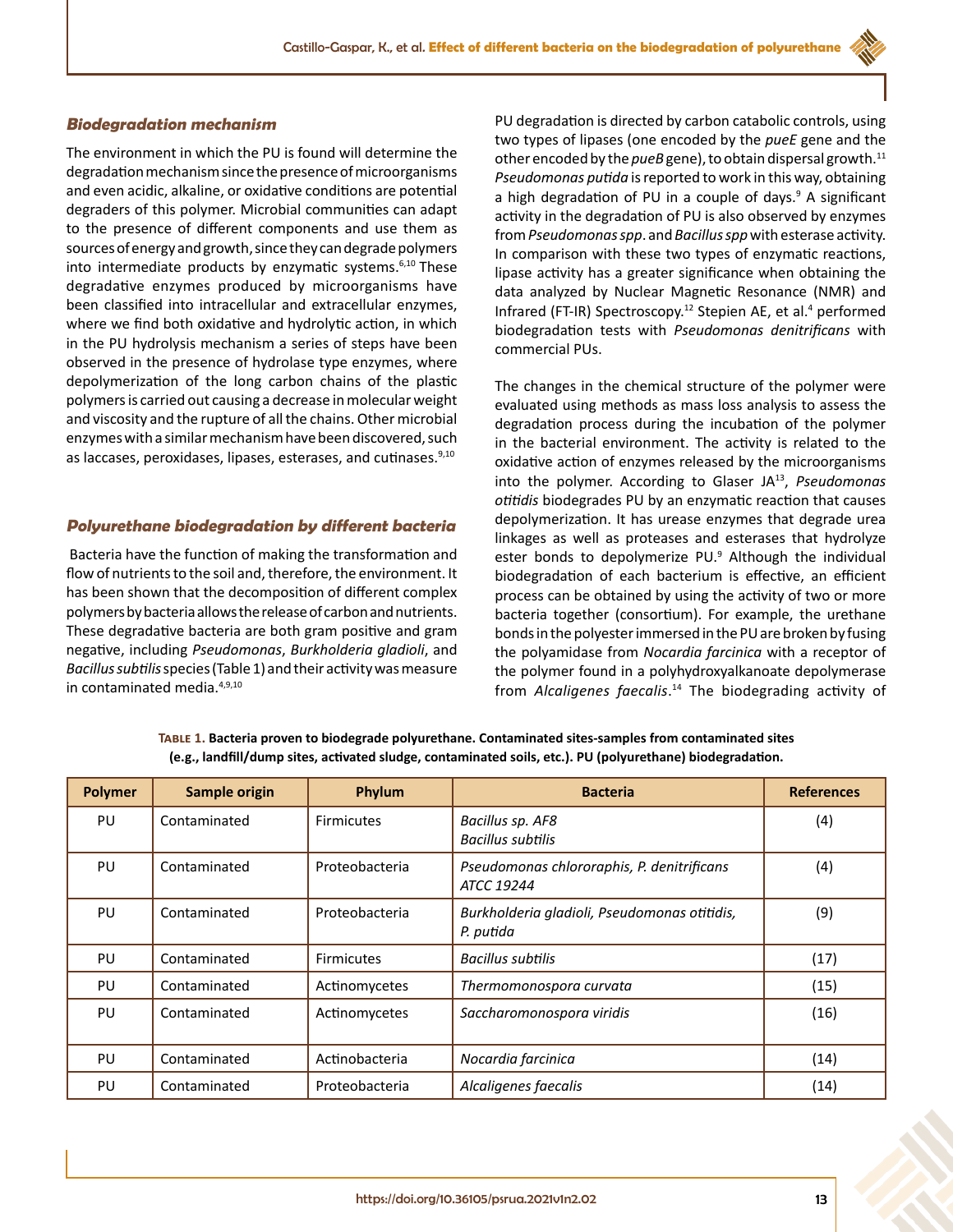actinomycetes *Thermomonospora curvata* DSM4318312 and *Saccharomonospora viridis* AHK 190 is produced by hydrolyzing enzymes. They break the polyester bonds by adding a water molecule that reacts chemically with the macromolecule. The activity of these enzymes occurs at moderate temperatures.<sup>15,16</sup> In a recent publication, Schmidt J, et al*.* <sup>17</sup> used polyester hydrolases—previously described—such as LC-cutinase, TfCut2, Tcur1278, and Tcur0390, to demonstrate the biodegradation of PU by this type of enzymatic activity. The tests were carried out over long periods of time and at elevated temperatures, resulting in significant weight loss in the tested media.17 *Thermobifida*derived cutinases performed the highest biodegradation of PU due to their nonspecific nature, producing up to 78 different substrates by lipolysis.<sup>18</sup>

## **Experimental conditions modify the degradation activity**

The microbial metabolism requires certain conditions for its degradation activity, so it is necessary to know the growth media, temperature, and activity time of the bacteria.19 In some of the experiments, a pre-treatment is applied to increase the bioavailability of the polymers. The materials are washed with distilled water or ethanol, which align the polymer structure and change the polarity of the material to non-polar, causing certain structures to break and be retained by other molecules forming clathrate. Alternatively, materials are exposed to high temperatures or UV radiation. This last pre-treatment causes abiotic degradation, weakening the polymer structure and thus promoting the biodegradation process.20-23

#### **Growth conditions**

The growth and survival of bacteria with degradation activity are mainly affected by temperature. High levels of temperature during experiments show that an increase in the metabolism of microorganisms also requires an increase in environmental temperature and, therefore, in plastic degradation.<sup>24</sup> Other growth factors of the bacteria reported by the investigations are pH and the culture medium, where often the bacteria were grown *in vivo* and the most used was the mineral salt medium, as well as Bushnell-Haas or the liquid basal medium free of carbon and some with added glucose, where the bacteria are forced to use the carbon of the plastics and thus have a greater biodegradation of the plastics. $24,25$ 

#### **Common changes in the polymers during degradation**

#### **Molecular Weight loss**

The alteration in the physical properties of the polymer during its biodegradation is reflected as molecular weight reduction in which it is mainly demonstrated as percentage weight reductions calculated from the difference between the initial polymer weight and the weight after the exposure to bacteria that achieved biodegradation. The PU molecules change their bones and release compounds leading to a weight loss of the molecules. These observations were typically combined with another method, such as surface changes and/or FT-IR (Fourier Transform Infrared) spectroscopy.26

#### **Tensile strength**

The changes in tension originate from the breaks between PU molecules, resulting in a polymeric matrix with a lower order in the crystalline domains and fewer cross-links compared to the original material. Subsequently, Young's modulus decreases and the material becomes more brittle and less stiff.<sup>27</sup> Changes in plastic tensile strength are typically calculated using a tensile machine (e.g. INSTRON 5566) and determined in megapascals (MPa), as the percentage loss in tensile strength, elongation at break point (percent) or ultimate tensile strength (i.e. the stress the material experiences when extended to break point). $28$ 

#### **Surface changes**

In 60% of the studies, surface alterations (cracks, pores, and holes) in plastics were assessed by noticeable changes in the *before* and *after* SEM (Scanning Electron Microscopy) images. SEM image analysis determined the degradation of PU by bacteria and evidenced the formation of biofilms occurred within 15 days; the HDPE (High Density Polyethylene) films were cracked and developed holes when incubated with *Klebsiella pneumoniae.*20 Atomic force microscopy is used to characterize the surface of relatively flat, solid and semi-solid samples. The technique provides morphological information in 3D from topographic images at a nanometric scale. It also provides surface parameters as roughness and distribution (homogeneity) of particles on various materials, such as plastic sheets.29

#### **Chemical changes**

Polymers undergo chemical changes at the time of biodegradation. FT-IR is the most used method (60.9% of the studies) to evaluate this type of chemical changes. The spectra prove chemical changes because they demonstrate the intensity variations of the carbonyl bands due to changes in the double or triple bonds or the methyl groups that show as flat-spectra with different ratio peaks. The analysis of this technique relies on the fact that most molecules absorb in the infrared region. This absorption corresponds specifically to the vibration modes of the different bonds present in the analytes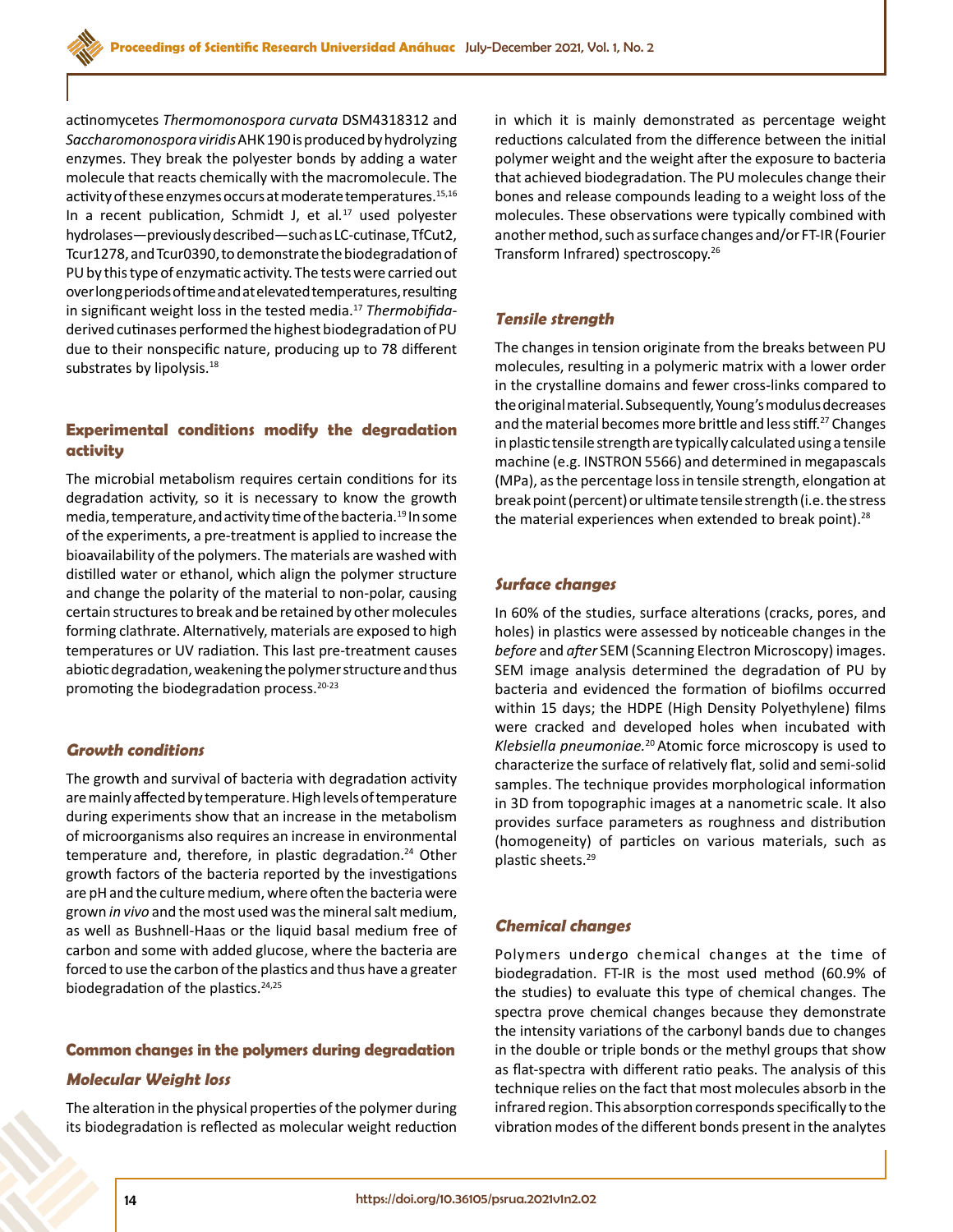and provide detailed information on the chemical structure of the polymer. Because of its accuracy and rapidity, FT-IR is especially common for PU degradation analysis. It is a nondestructive method: The sample is recovered without damage after the analysis. To assess superficial biological degradation, surface analysis can be easily performed.<sup>30</sup> As time progresses, chemical changes continue according to biodegradation that is taking place: decrease of carbonyl groups and an increase in the number of unsaturated hydrocarbons resulting from the conversion of the carbonyl groups. Another method to evaluate these changes is through the thermal profiles using Thermal Gravimetric Analysis (TGA), obtaining the degradation curves product of the digestion of the hydrocarbon skeleton, where there is a modification in the molecular weight results in a low molecular weight. Analyzing the culture medium is another way to detect changes with HPLC (High Pressure Liquid Chromatography) to seek for intermediate molecules of degradation,<sup>30</sup> and due to the accessibility of this.

## **DISCUSSION AND FUTURE PERSPECTIVES**

The review of the information shows the need for improving the research by comparing tests between degrading bacteria and their plastic-enzyme activity in the near future. This will allow to focus on their effectiveness as a biodegradation technology, considering time and yield. Similarly, further studies should be developed without PU pre-treatment and under natural environmental conditions. These observations will lead to the use of specific bacteria in different ecosystems. It is necessary to identify and characterize depolymerases, because they lead the biodegradation procedure and over expression of these enzymes might have a greater benefit.

## **CONCLUSION**

Polyurethanes are versatile polymers with highly variable structures, chemical compositions, formulations, morphologies, and shapes. Due to accumulation, they have become a severe environmental and social issue, so innovative approaches have been developed to reduce these persistent contaminants. Some of the most relevant innovations are the reports on their biodegradation by microorganisms or their enzymes isolated from polyurethane-degrading environment. This biological treatment was transformed into a technology to reduce plastic waste. These biological technologies have direct impact on the biodegradation mechanisms and kinetics by modifying physical characteristics of PU.

Several authors have reported different kinds of bacteria that degrade polyurethane or its plastic-degrading enzymes. Most of them are relevant to the research of biological technologies aimed at reducing polyurethane contamination. The bacteria

that biodegrade polyurethane are from different phylum, like protobacteria, actinobacteria, and firmicutes; each one has different biodegradation properties that confer different processes, time, speed, growth conditions, among others to make the molecule decomposition. Degradation occurs when the main molecule undergoes changes in its bonds, making it weaker or releasing molecules; therefore, the structure and chemical properties are affected and it is possible to measure them by looking for the changes in the molecule before and after the process; in the same way, the activity of the bacteria is measured to see its efficiency in the degradation process and its characteristics. The research showed that authors measured this activity according to tensile machine measuring, FT-IR spectroscopy, surface changes method, TGA, or HPLC. Structural and chemical changes evidenced the deterioration of the polymer under experimental conditions since natural environmental conditions were not reported. However, the experiments were performed with degradation pretreatment of the polyurethane molecules to promote enzymatic degradation in the structures.

## **CONFLICT OF INTEREST**

The authors have no conflicts of interest to declare.

## **ACKNOWLEDGMENTS**

We thank Karla Elizabeth Ramírez Gualito and Edna Elisa Garcia Vences for their support and advice during the writing process.

### **FUNDING SOURCES**

This work was not supported or funded by any institution or company.

## **AUTHOR CONTRIBUTIONS**

Karla Castillo-Gaspar, Valeria Román- Ayala, and Adriana Domínguez -K. Rescala wrote the first draft of the manuscript. Karla Elizabeth Ramírez Gualito revised the manuscript. The authors approved the final version of the manuscript before publication.

## **REFERENCES**

1. Meyer Cifuentes IE, Öztürk B. Exploring microbial consortia from various environments for plastic degradation. Methods in Enzymology [Internet]. 2021 [cited Feb 7, 2021]. <https://doi.org/10.1016/bs.mie.2020.12.005>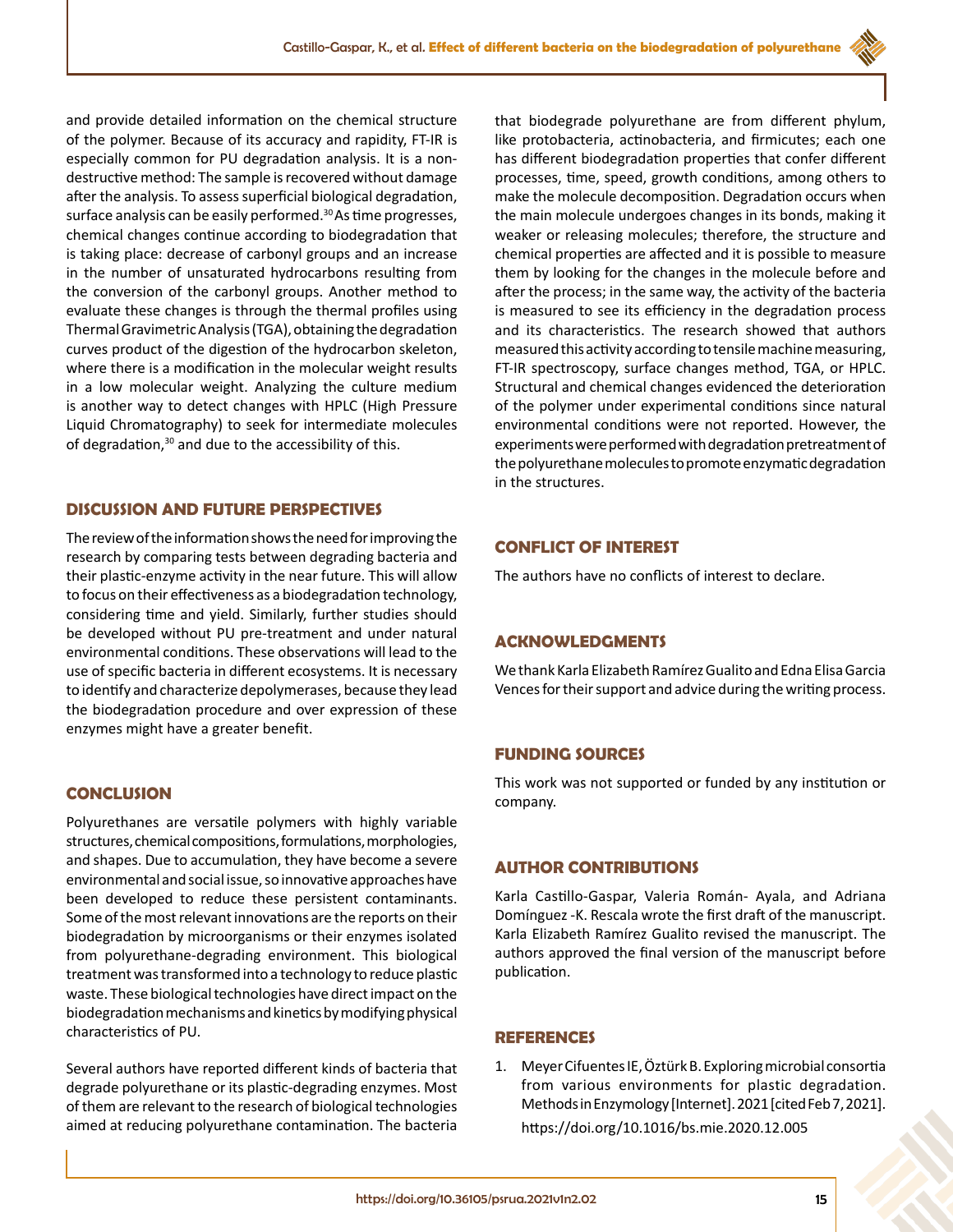2. Solís-González CJ, Domínguez-Malfavón L, Vargas-Suárez M, Gaytán I, Cevallos MÁ, Lozano L, Loza-Tavera H. Novel Metabolic Pathway for N-Methylpyrrolidone Degradation in *Alicycliphilus* sp. Strain BQ1. AEM [Internet]. 2017 [cited Oct 18, 2020];84(1).

<https://doi.org/10.1128/AEM.02136-17>

3. Oceguera-Cervantes A, Carrillo-García A, López N, Bolaños-Nuñez S, Cruz-Gómez MJ, Wacher C, et al. Characterization of the Polyurethanolytic Activity of Two *Alicycliphilus sp*. Strains Able To Degrade Polyurethane and N-Methylpyrrolidone. AEM [Internet]. 2007 [cited Oct 18, 2020];73:6214–23.

<https://doi.org/10.1128/AEM.01230-07>

4. Stepien AE, Zebrowski J, Piszczyk Ł, Boyko VV, Riabov SV, Dmitrieva T, et al. Assessment of the impact of bacteria *Pseudomonas denitrificans*, *Pseudomonas fluorescens, Bacillus subtilis* and yeast *Yarrowia lipolytica* on commercial poly (ether urethanes). Polym Test [Internet]. 2017 [cited Oct 18, 2020];63:484-493.

[https://doi.org/10.1016/j.polymertesting.21. 017.08.038](https://doi.org/10.1016/j.polymertesting.2017.08.038)

- 5. Plastics Europe. Plastics—the facts 2015. Plastics-Europe [Internet]. 2015 [cited Oct1 8, 2020];33(2).
- 6. Mahajan N, Gupta P. New insights into the microbial degradation of polyurethanes. RSC Adv [Internet]. 2015 [cited Oct 18, 2020];5:41839-54.

https://doi:10.1039/C5RA04589D

7. Ru J, Huo Y, Yang Y. Microbial Degradation and Valorization of Plastic Wastes. Frontiers in Microbiology [Internet]. 2020 [cited Feb 6, 2021];11.

<https://doi.org/10.3389/fmicb.2020.00442>

8. Azubuike CC, Chikere CB, Okpokwasili, GC. Bioremediation techniques‐classification based on site of application: principles, advantages, limitations and prospects. World J Microbiol Biotechnol [Internet]. 2016 [cited Oct 18, 2020];32(180).

<https://doi.org/10.1007/s11274-016-2137-x>

9. Peng Y, Shih Y, Lai Y, Liu Y, Liu Y, Lin N. Degradation of polyurethane by bacterium isolated from soil and assessment of polyurethanolytic activity of a *Pseudomonas putida* strain. Environ. Sci. Pollut. Res [Internet]. 2015 [cited Oct 18, 2020];21(16):9529-37.

<https://doi.org/10.1007/s11356-014-2647-8>

10 Amobonye A, Bhagwat P, Singh S, Pillai S. Plastic biodegradation: Frontline microbes and their enzymes. Science of the Total Environment [Internet]. 2021 [cited Feb 6, 2021];759.

<https://doi.org/10.1016/j.scitotenv.2020.143536>

11. Hung CS, Zingarelli S, Nadeau LJ, Biffinger JC, Drake CA, Crouch AL, Barlow DE, Russell JN Jr, Crookes-Goodson WJ.

Carbon catabolite repression and impranil polyurethane degradation in *Pseudomonas protegens* strain Pf-5. Appl Environ Microbiol [Internet]. 2016 [cited Oct 18, 2020];82:6080-90.

<https://doi.org/10.1128/AEM.01448-16>

12. Biffinger JC, Barlow DE, Cockrell AL, Cusick KD, Hervey WJ, Fitzgerald LA, Nadeau LJ, Hung CS, Crookes-Goodson WJ, Russell JN. The applicability of Impranil® DLN for gauging the biodegradation of polyurethanes. Polym Degradation Stab [Internet]. 2015 [cited Oct 18, 2020];120:178-85.

<https://doi.org/10.1016/j.polymdegradstab.2015.06.020>

13. Glaser JA. Biological Degradation of Polymers in the Environment. Plastics in the Environment [Internet]. 2019 [cited Oct 18, 2020].

<https://doi.org/10.5772/intechopen.85124>

14. Gamerith C, Herrero-Acero E, Pellis A, Ortner A, Vielnascher R, Luschnig D, Zartl B, Haernvall K, Zitzenbacher S, Strohmeier G, et al. Improving Enzymatic Polyurethane Hydrolysis by Tuning Enzyme Sorption. Polym. Degrad. Stab [Internet]. 2016 [cited Oct 18, 2020]132:69–77.

<https://doi.org/10.1016/j.polymdegradstab.2016.02.025>

15. Wei R, Oeser T, Then J, Kühn N, Barth M, Schmidt J, Zimmermann W. Functional Characterization and Structural Modeling of Synthetic Polyester-Degrading Hydrolases from *Thermomonospora curvata*. AMB Express [Internet]. 2015 [cited Oct 18, 2020];4(44).

<https://doi.org/10.1186/s13568-014-0044-9>

16. Miyakawa T, Mizushima H, Ohtsuka J, Oda M, Kawai F, Tanokura M. Structural Basis for the Ca2+-Enhanced Thermostability and Activity of PET-Degrading Cutinase-Like Enzyme from *Saccharomonospora viridis* AHK190. Appl. Microbiol. Biotechnol [Internet]. 2015 [cited Oct 18, 2020];99:4297–4307.

<https://doi.org/10.1007/s00253-014-6272-8>

17. Schmidt J, Wei R, Oeser T, Dedavid e Silva L, Breite D, Schulze A, Zimmermann W. Degradation of polyester polyurethane by bacterial polyester hydrolases. Polymers [Internet]. 2017 [cited Oct 18, 2020];9(2):65.

<https://doi.org/10.3390/polym9020065>

18. Martinez-Martinez M, Coscolin C, Santiago G, Chow J, Stogios PJ, Bargiela R, et al. Determinants and prediction of esterase substrate promiscuity patterns. ACS Chem Biol [Internet]. 2018 [cited Oct 20, 2020];13:225-34.

<https://doi.org/10.1021/acschembio.7b00996>

19. Nakkabi A, Sadiki M, Fahim M, Ittobane N, Ibnsouda-Koraichi S, Barkai H, El Abed S. Biodegradation of Poly (ester urethane)s by *Bacillus subtilis*. Int. J. Environ. Res [Internet]. 2015 [cited Oct 20, 2020];9(1):157-62. <https://doi.org/10.22059/IJER.2015.885>